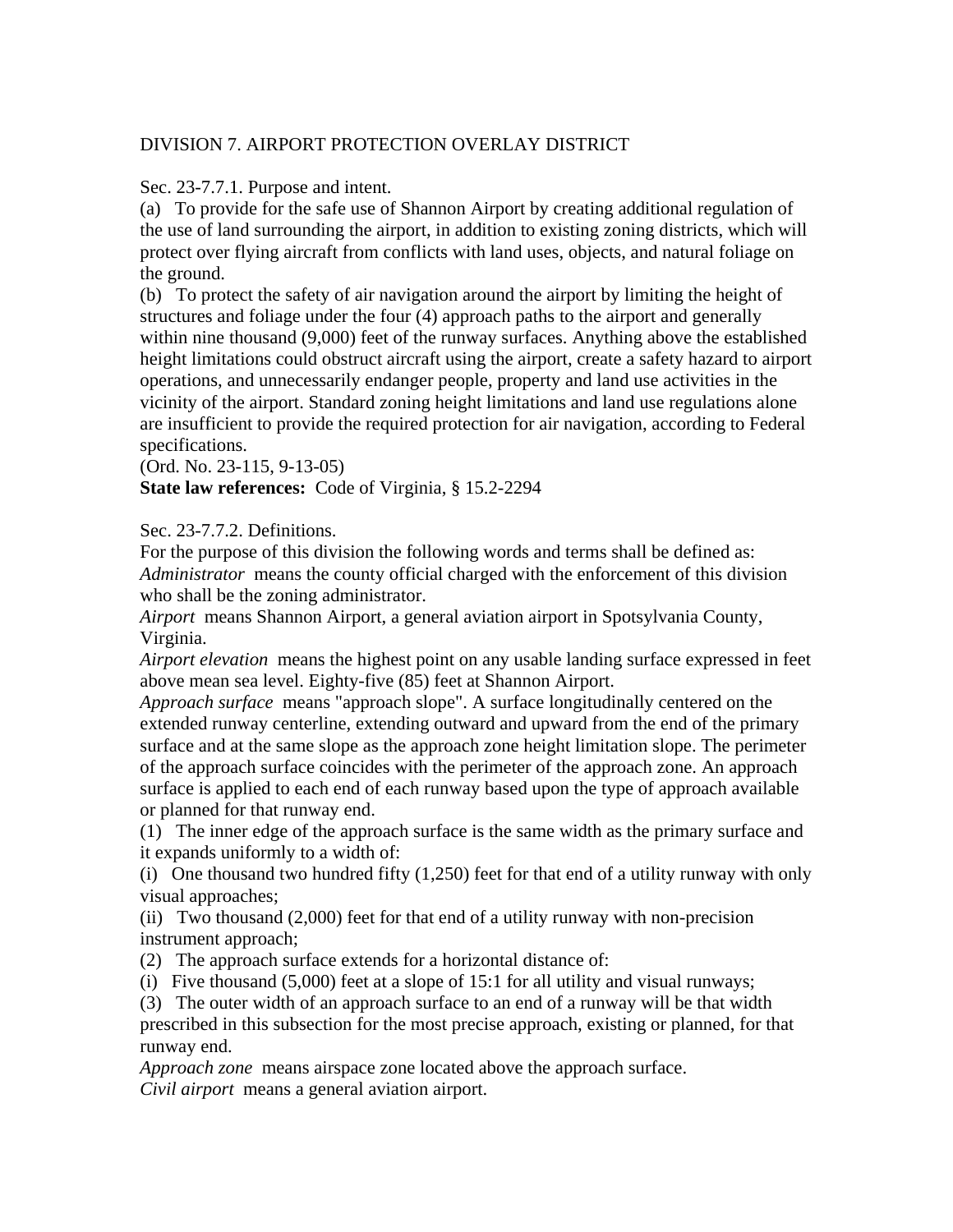*Conical surface* means a surface extending outward and upward from the periphery of the horizontal surface at a slope of 15:1 for a horizontal distance of four thousand (4,000) feet.

*Conical zone* means airspace zone located above the conical surface.

*FAA Regulations* means Federal Aviation Administration Regulations.

*Hazard to air navigation* means an obstruction determined by the Virginia Department of Aviation or the Federal Aviation Administration to have a substantial adverse effect on the safe and efficient utilization of navigable airspace in the Commonwealth of Virginia. *Height* means distance above mean sea level unless otherwise specified. Compare with airport elevation (above).

*Heliport primary surface* means a surface area coinciding in size and shape with the designated takeoff and landing area of a heliport. A horizontal plane at the same elevation as the established heliport elevation (FAA Reg. Part 77). At Shannon Airport, the primary surface of the heliport is generally contiguous with that of the airport (Shannon Airport Master Plan).

*Heliport approach surface* means the approach surface that begins at each end of the heliport primary surface, with the same width as the primary surface, and extends outward and upward for a horizontal distance of four thousand (4,000) feet, where its width is five hundred (500) feet. The slope of the approach surface is 8:1 for civil airports.

*Heliport transitional surface* means those surfaces extending outward and upward from the lateral boundaries of the heliport primary surface and from the approach surfaces at a slope of 2:1 for a distance of two hundred fifty feet (250) feet measured horizontally from the centerline of the primary and approach surfaces.

*Horizontal surface* means, for civil airports, a horizontal plane one hundred fifty (150) feet above the established airport, the perimeter of which is constructed by sweeping arcs of specified radii from the center of each end of the primary surface and connecting the adjacent arcs by lines tangent to those arcs. The radius of each arc is:

(1) Five thousand (5,000) feet for all runways designated as utility or visual; The radius of the arc specified for each end of the runway will have the same arithmetic value.

*Horizontal zone* means "airport zone"; airspace zone located above the horizontal surface.

*Non-conforming use* means any pre-existing man made structure or object of natural growth which is inconsistent with the provisions of this division or any amendment to this division.

*Non-precision instrument runway* means a runway having an existing instrument approach procedure utilizing air navigation facilities with only horizontal guidance, or area type navigation equipment, for which a straight-in non-precision instrument approach procedure has been approved or planned, and for which no precision approach facilities are planned, or indicated in any FAA planning document, or military service military airport planning document.

*Obstruction* means any structure, growth, or other object, including a mobile object, which exceeds a limiting height, or penetrates any surface or zone floor, set forth in section 23-7.7.3 of this division.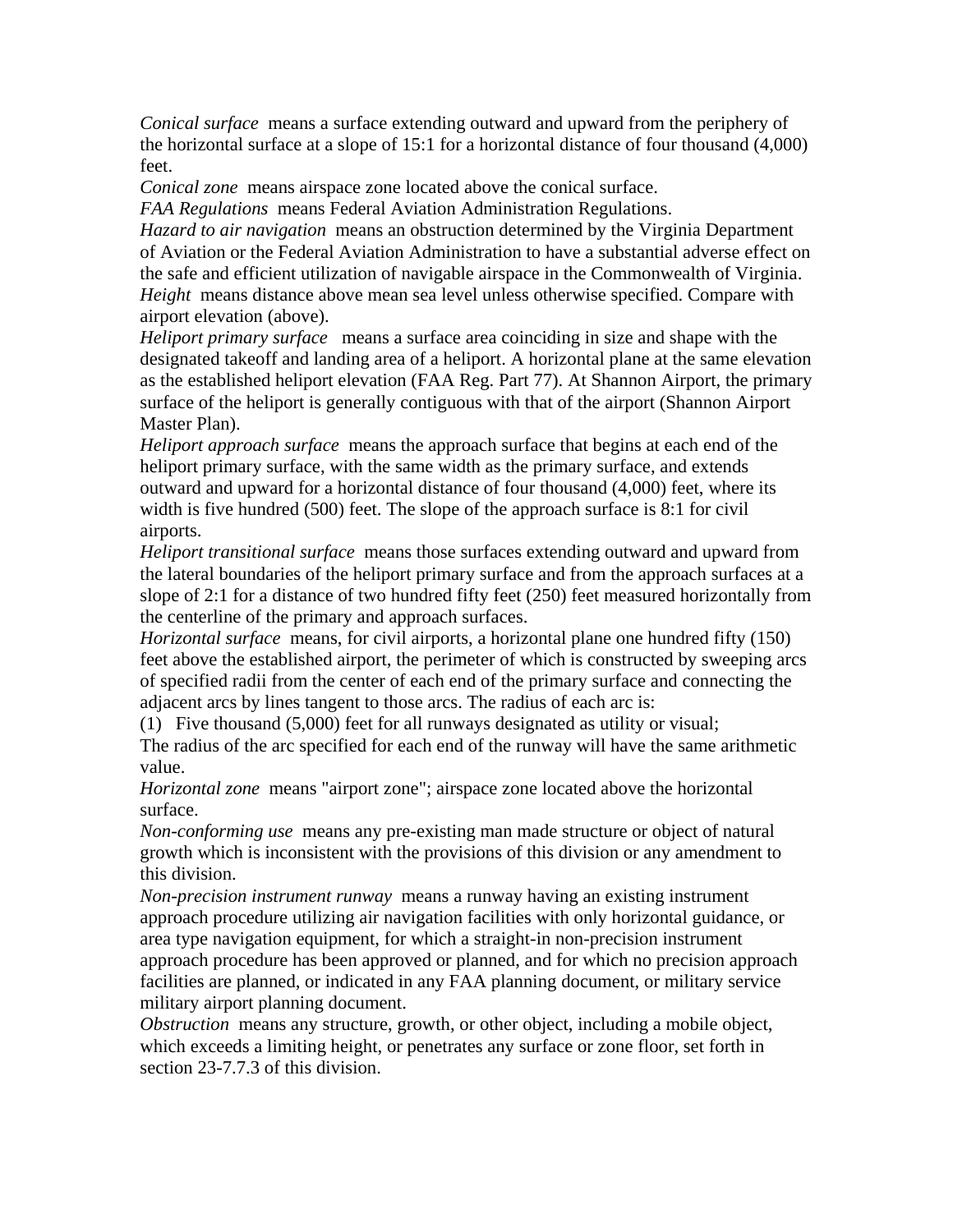*Primary surface* means a surface longitudinally centered on a runway. The elevation of any point on the primary surface is the same as the elevation of the nearest point on the runway centerline. For civil airports, when the runway has a specially prepared hard surface, the primary surface extends two hundred (200) feet beyond the end of that runway; but when the runway has no specially prepared hard surface, the primary surface ends at the end of each runway. The width of the primary surface is:

(1) Two hundred (200) feet for utility runways having only visual approaches.

(2) Two hundred (200) feet for utility runway having non-precision instrument approaches.

The width of the primary surface of a runway will be that width prescribed in this section for the most precise approach existing or planned for either end of that runway.

*Runway* means a specified area on an airport prepared for the landing and takeoff of aircraft.

*Shadowed* means that at some point during the day, during any part of the year, the proposed new construction shall fall within the shadow of the existing structures or vegetation.

*Slope,* for purposes of this division, means the vector of approach for fixed-wing aircraft that land on an airport runway.

*Transitional surface* means those surfaces extending outward at right angles to the runway centerline[s], extended at a slope of 5:1 from the sides of the primary surface and from the sides of approach surfaces.

*Transitional zone* means the airspace zone located above the transitional surface. *Utility runway* means a runway that is constructed for, and intended to be used by, propeller-driven aircraft of twelve thousand five hundred (12,500) pounds or less. All runways at Shannon Airport are, for purposes of this division, utility runways. *VDA* means Virginia Department of Aviation.

*Vegetation* means any object of natural growth.

*Visual runway* means a runway intended solely for the operation of aircraft using visual approach procedures, with no straight-in instrument approach procedure and no instrument designation indicated on an FAA-approved airport layout plan, a military service approved military airport layout plan, or by any planning document submitted to the FAA by competent authority (FAA Reg. Part 77).

*Zone,* for purposes of this division, means airport safety zones.

(Ord. No. 23-115, 9-13-05)

Sec. 23-7.7.3. Establishment of airport safety zones.

(a) In order to carry out the provisions of this division, there are hereby established certain zones which include all the area and airspace of the County of Spotsylvania lying equal to and above the approach surfaces, transitional surfaces, horizontal surfaces, and conical surfaces as they apply to Shannon Airport. These zones are established as overlay zones, superimposed over the existing base zones, being more specifically zones of airspace that do not affect the uses and activities of the base zones except as provided for in this division. An area located in more than one (1) of the following zones is considered to be only in the zone with the most restrictive height limitation. These zones are as follows: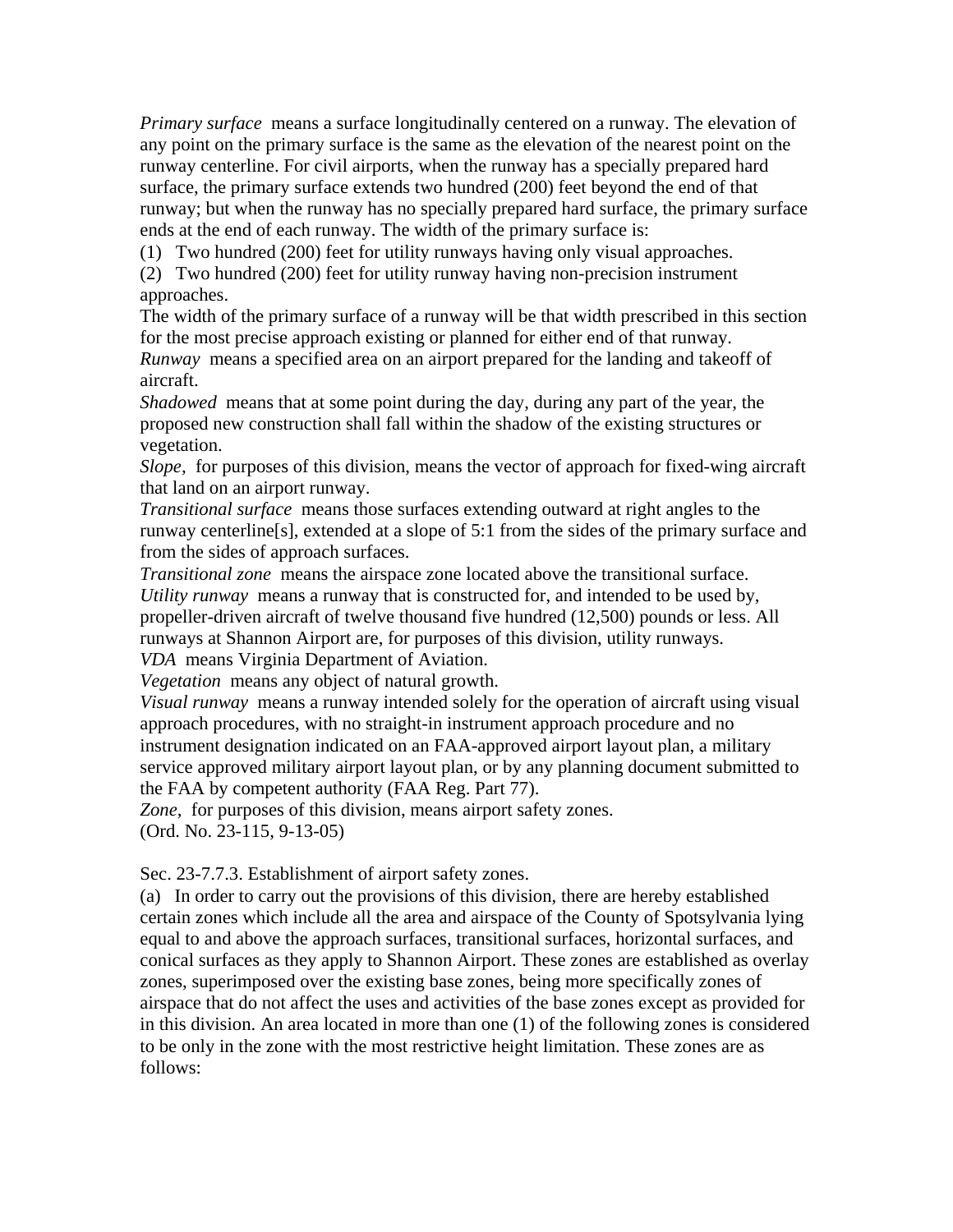(1) *Airport zone:* A safety zone centered on the primary surface and located one hundred fifty (150) feet above the airport elevation or a height of two hundred thirty-five (235) feet above mean sea level. This zone extends for a radius of five thousand (5,000) feet away from the perimeter of the primary surface.

(2) *Conical zone:* A safety zone located above the 15:1 slope beginning along the periphery of the airport zone (two hundred thirty-five (235) feet height), and extending four thousand (4,000) feet outwards and two hundred (200) feet upwards to a height of four hundred thirty-five (435) feet above sea level.

(3) *Non-precision instrument approach zone [Runway 24]:* A safety zone located above the 15:1 slope which is two hundred (200) feet wide, centered longitudinally on the primary surface, and extending five thousand (5,000) feet until it is two thousand (2,000) feet wide and three hundred thirty-three and one-third (333 1/3) feet above the primary surface or four hundred eighteen and one-third (418 1/3) feet above mean sea level. This zone is located roughly to the northeast of the airport.

(4) *Visual approach zone(s) [Runways 6, 15 and 33]:* A safety zone located above the 15:1 slope which is two hundred (200) feet wide, centered longitudinally on the primary surface, and extending five thousand (5,000) feet until it is twelve hundred (1,200) feet wide and four hundred eighteen and one-third (418 1/3) feet height above mean sea level. These zones are located roughly to the northwest, southeast and southwest of the airport. (5) *Transitional zone:* A safety zone located above the 5:1 slopes, beginning at the primary surface, and extending outward and upward from the lateral edges of the approach surfaces until they reach the horizontal surface (one hundred fifty (150) feet above the primary surface) or conical surface (one hundred fifty (150) feet to three hundred fifty (350) feet above the primary surface). It does not extend higher than the top of the conical surface (four hundred thirty-five (435) feet height above mean sea level). (b) Any portions of the aforementioned zones which extend into the City of Fredericksburg or Stafford County are outside the jurisdiction of Spotsylvania County and should be addressed by those jurisdictions.

(Ord. No. 23-115, 9-13-05)

**State law references:** Code of Virginia, § 15.2-2294.

## Sec. 23-7.7.4. Source and design of zones.

The required geometry of the zones described in section 23-6A.3.1 is based upon technical information about Shannon Airport depicted on the Shannon Airport Master Plan. Surface requirements depicted on the Shannon Airport Master Plan are based on state standards; the more restrictive federal standards were not used in this division. The required geometry for heliports is outlined in FAA Reg. § 77.29. All four (4) airport approach zones are larger (more protective against proposed development) than the state and federal requirements for heliport approach zones. The airport approach zones, therefore, also serve as approach zones for the heliport located at the airport. (Ord. No. 23-115, 9-13-05)

Sec. 23-7.7.5. Height restrictions.

(a) Except as otherwise provided in this division, in any zone created by this division no structure shall be erected, altered, or maintained, and no vegetation shall be allowed to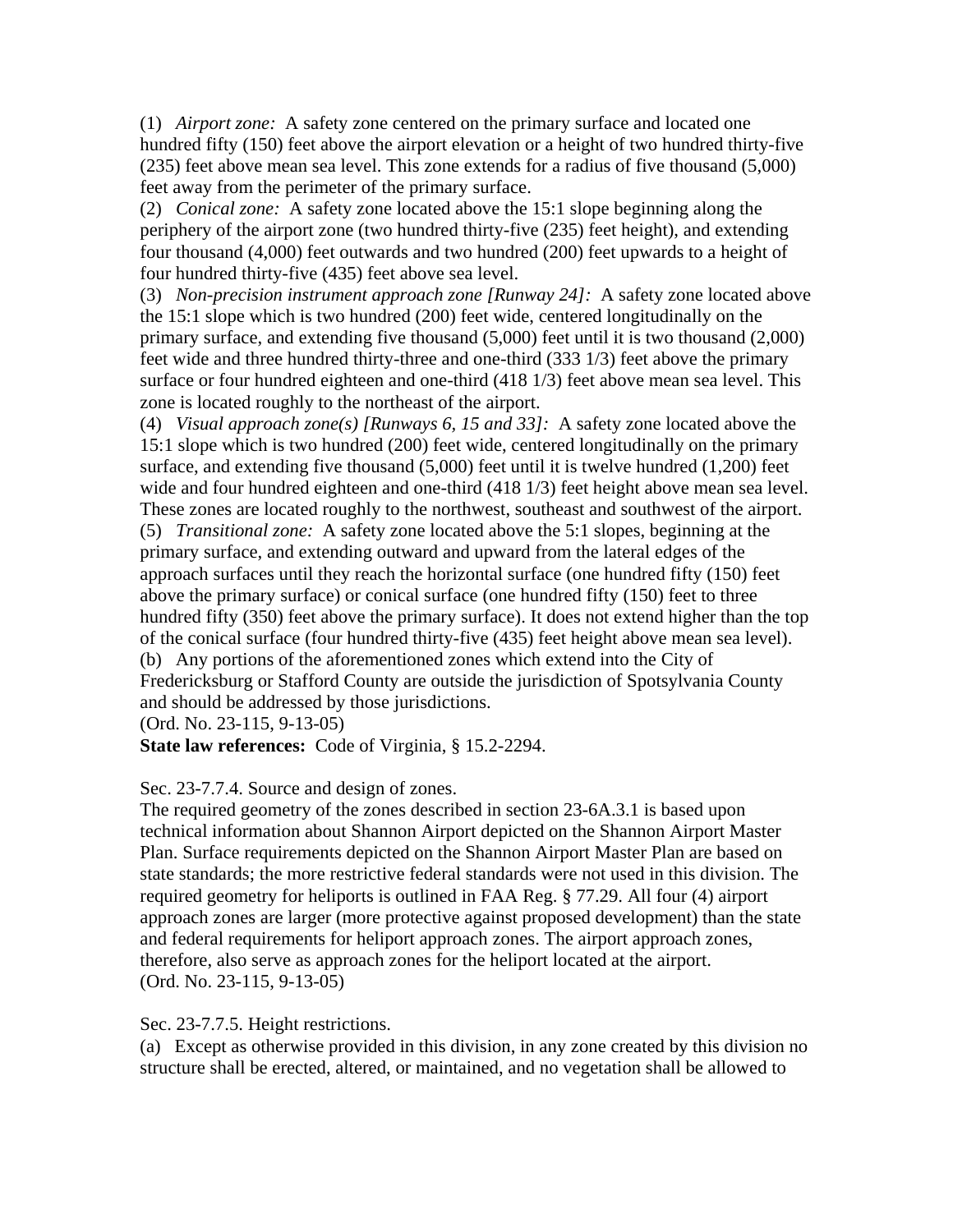grow to a height so as to penetrate any referenced surface, also known as the floor, of any airport safety zone established by this division at any point.

(b) The height restrictions, or floors, for the individual zones shall be those planes delineated in successor regulation (Civil Airport) and § 77.29 (Heliports), Subchapter E (Airspace), of Title 14 of the Federal Code, or in successor regulations. The applicable design standards for these surfaces are excerpted in the definition section of this division. There are no military airports in Spotsylvania County.

(c) The Federal Aviation Administration requires notice of certain proposed construction or alteration, as prescribed in § 77.13 of Title 14 of the Federal Code. No construction of towers, monopoles, or other similarly tall structures shall commence within twenty thousand (20,000) feet of the runway until FAA Form 7461-1 has been completed and reviewed by the FAA.

(Ord. No. 23-115, 9-13-05)

### Sec. 23-7.7.6. Use restrictions.

Notwithstanding any other provision of this division, and within the area below the horizontal limits of any zone established by this division, no use may be made of land or water in such a manner as to:

1. Create electronic interference with navigational signals or radio communications between the airport and aircraft;

- 2. Diminish the ability of pilots to distinguish between airport lights and other lights;
- 3. Result in glare in the eyes of pilots using the airport;
- 4. Impair visibility in the vicinity of the airport;

5. Create the potential for bird strike hazards (e.g., birds striking aircraft or their engines); or

6. Otherwise in any way interfere with the landing, takeoff, or maneuvering of aircraft in the vicinity of and intending to use the airport; including:

a. Raise the grade of any road or railway that crosses under the approach surfaces of this airport, by resurfacing or other means, to where passing vehicles (esp. trucks or loaded rail cars) could be higher than approach surfaces or otherwise create a safety hazard for aircraft intending to use the airport.

#### Sec. 23-7.7.7. Exceptions.

Except as provided in this division, the regulations prescribed by this division shall not require the removal, lowering, or any other change or alteration of any structure or vegetation not conforming to the regulations as of the effective date of this division, or otherwise interfere with the continuance of a nonconforming use. Nothing contained in this division shall require a change in the construction, alteration, or intended use of any structure, the construction or alteration of which was begun prior to the effective date of this division, and is diligently pursued.

(Ord. No. 23-115, 9-13-05)

## Sec. 23-7.7.8. Markers and lights.

Notwithstanding the provisions of the previous paragraph, the owner of any existing nonconforming structure or vegetation is hereby required to permit the installation, operation, and maintenance thereon of whatever safety markers and lights deemed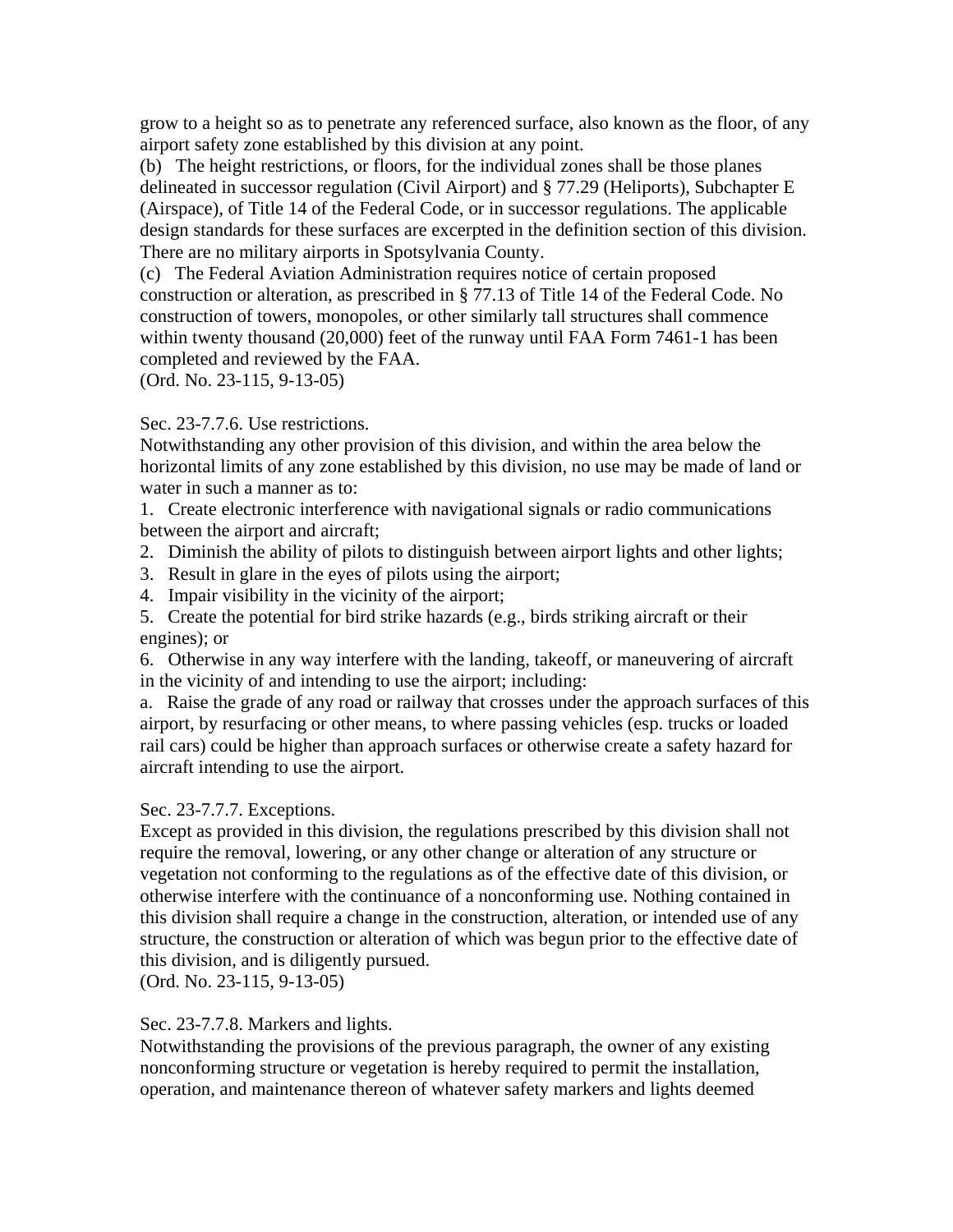necessary by the Federal Aviation Administration, the Virginia Department of Aviation, or the administrator to indicate to operators of aircraft the presence of that obstruction. These markers and lights shall be installed, operated, and maintained at the expense of the airport owner, and not the owner of the nonconforming structure in question. (Ord. No. 23-115, 9-13-05)

#### Sec. 23-7.7.9. Restoration of damaged buildings.

Whenever the administrator determines that a nonconforming structure has been abandoned or more than seventy-five (75) percent destroyed, physically deteriorated, or decayed, no application approval shall be granted that would enable such structure to be rebuilt, reconstructed, or otherwise refurbished so as to exceed the applicable height limit or otherwise deviate from the zoning regulations contained in this division, except with the relief provided for by variance, below.

(Ord. No. 23-115, 9-13-05)

## Sec. 23-7.7.10. Variances.

Any person desiring to erect or increase the height or size of any structure not in accordance with the regulations prescribed in this division may apply for a variance from such regulations to the board of zoning appeals. Prior to being considered by the board of zoning appeals, the application for variance shall be accompanied by a determination from the Virginia Department of Aviation (VDA) and the Federal Aviation Administration (FAA) as to the effect of the proposal on the operation of air navigation facilities and the safe, efficient use of navigable airspace. (Ord. No. 23-115, 9-13-05)

## Sec. 23-7.7.11. Variance conditions

Any variance granted may, if such action is deemed advisable to effectuate the purpose of this division and is reasonable under the circumstances, be so conditioned as to require the owner of the property in question to install, operate, and maintain at the owner's expense, such markings and lights as may be deemed necessary by the Federal Aviation Administration, Virginia Department of Aviation, or the administrator. (Ord. No. 23-115, 9-13-05)

## Sec. 23-7.7.12. Application forms.

Applications for variances shall be made on forms available from the zoning administrator, with such forms allowing for enough specific detail so that proper analysis can be given the request (e.g., site plan with front and side elevations). (Ord. No. 23-115, 9-13-05)

## Sec. 23-7.7.13. Conflicting regulations.

Where there exists a conflict between any of the regulations or limitations prescribed in this division and any other regulations, state or federal, applicable to the same subject, where the conflict is with respect to the height of structures or vegetation and the use of land, or any other matter, the requirement shall govern unless there is a clear intent under federal law to preempt such requirement, in which case, the more stringent federal standard shall govern.